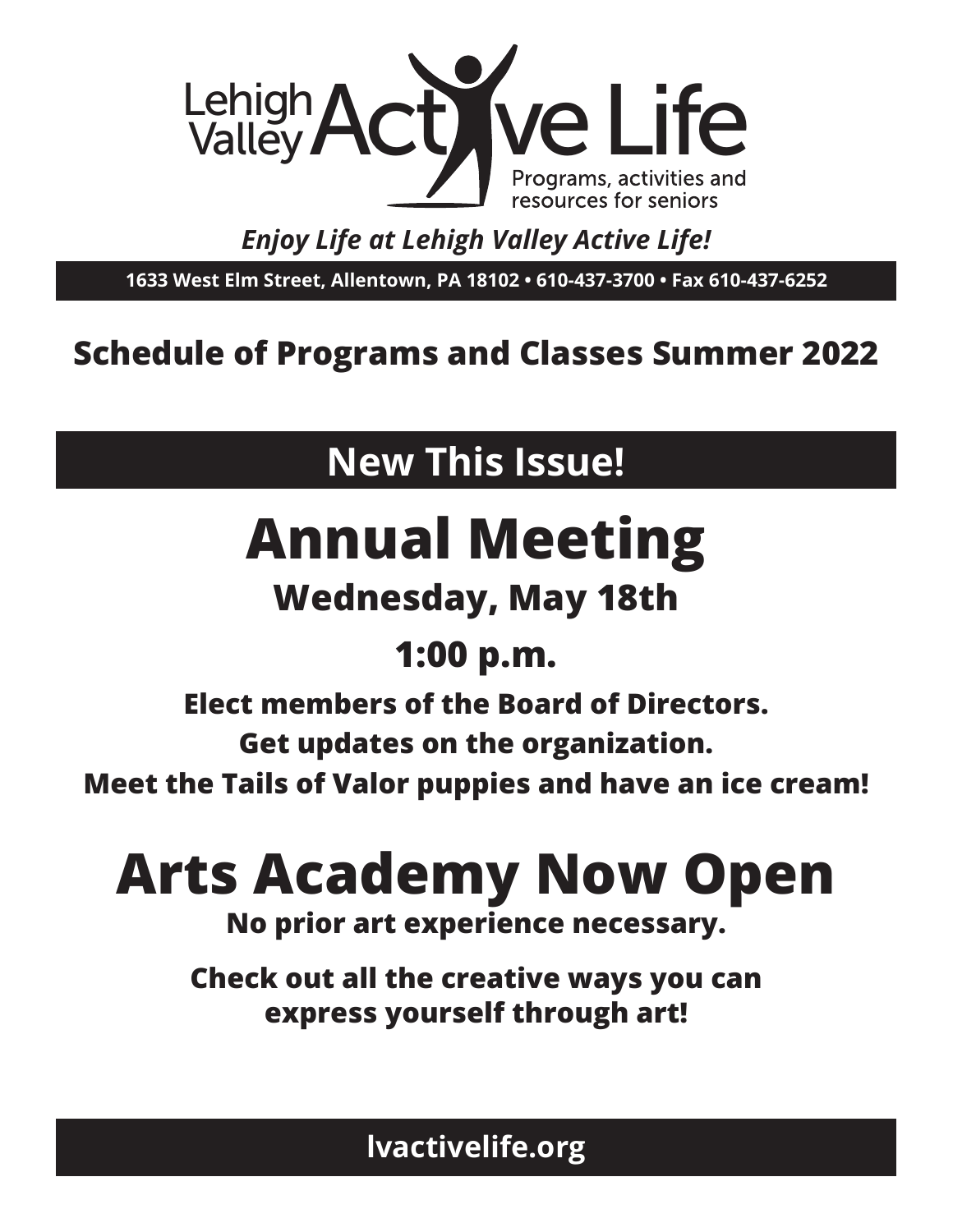## Annual Meeting

Wednesday May 18<sup>th</sup> 1:00 p.m.

Elect members of the Board of Directors. Get updates on the organization. Meet the Tails of Valor puppies and have an ice cream!

.

## Arts Academy Now Open

No prior art experience necessary. Check out all the creative ways you can express yourself through art! Try one class free. No obligation. Find out what you can do!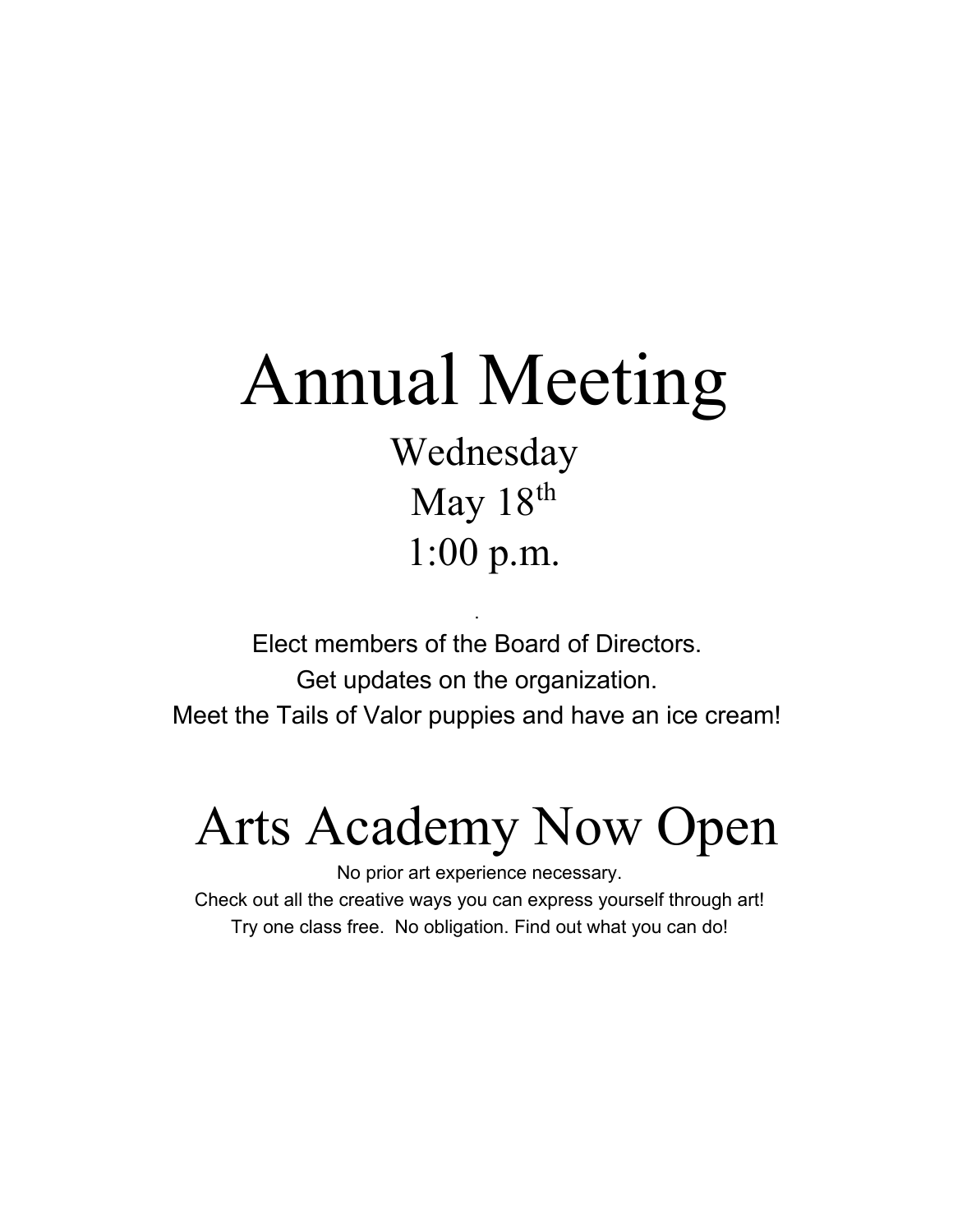## Arts Academy

## **Acrylic**

#### **Fridays at 10:00 a.m.**

Learn how to paint beautiful acrylic landscape scenery and subjects with brush techniques on canvas. Bring your favorite photo for inspiration, canvas, palette and an acrylic set with basic brushes.

Instructor: Judy Peters. Judy obtained her Associates Degree from the Art Institute of Pittsburgh. She worked as a professional artist for 25 years. Her calling is to help others express their creative talent.

\$7.00 per session for members/\$10 per session for nonmembers

## **Drawing**

#### **Mondays at 10:00 a.m.**

Learn how to draw with pencils and paper. This course is an introduction to composition, outline and shading techniques.

Instructor: Judy Peters.

\$7.00 per session for members/\$10 per session for nonmembers

## **Art For Everyone**

#### **Wednesdays and Fridays at 12:00 p.m.**

Welcome to studio arts drop-in sessions to work on your art projects. Whatever medium you choose, help is available. Both new and advanced students are welcome.

Instructor: Sue Bauder

\$3.50 Members; \$7 Nonmembers per session

## **Ceramics**

#### **Tuesdays: 9:00 – 11:30 a.m. or 12:30 – 3:00 p.m.**

Come join our fun ceramics ongoing classes! Price includes paints! Drop-in class.

Instructor: Bonny Batman—Bonnie is an artist and a Certified Ceramics Teacher.

Half Day: \$4.00 Members; \$5.00 Nonmembers.

## **Knit and Chat Group**

#### **Thursdays at 9:00 a.m.**

Join us every Thursday morning as we knit a little, chat a little. All levels are welcome! Just bring your project – knitting, crocheting, or other needlework.

Members Free. Non members \$5.00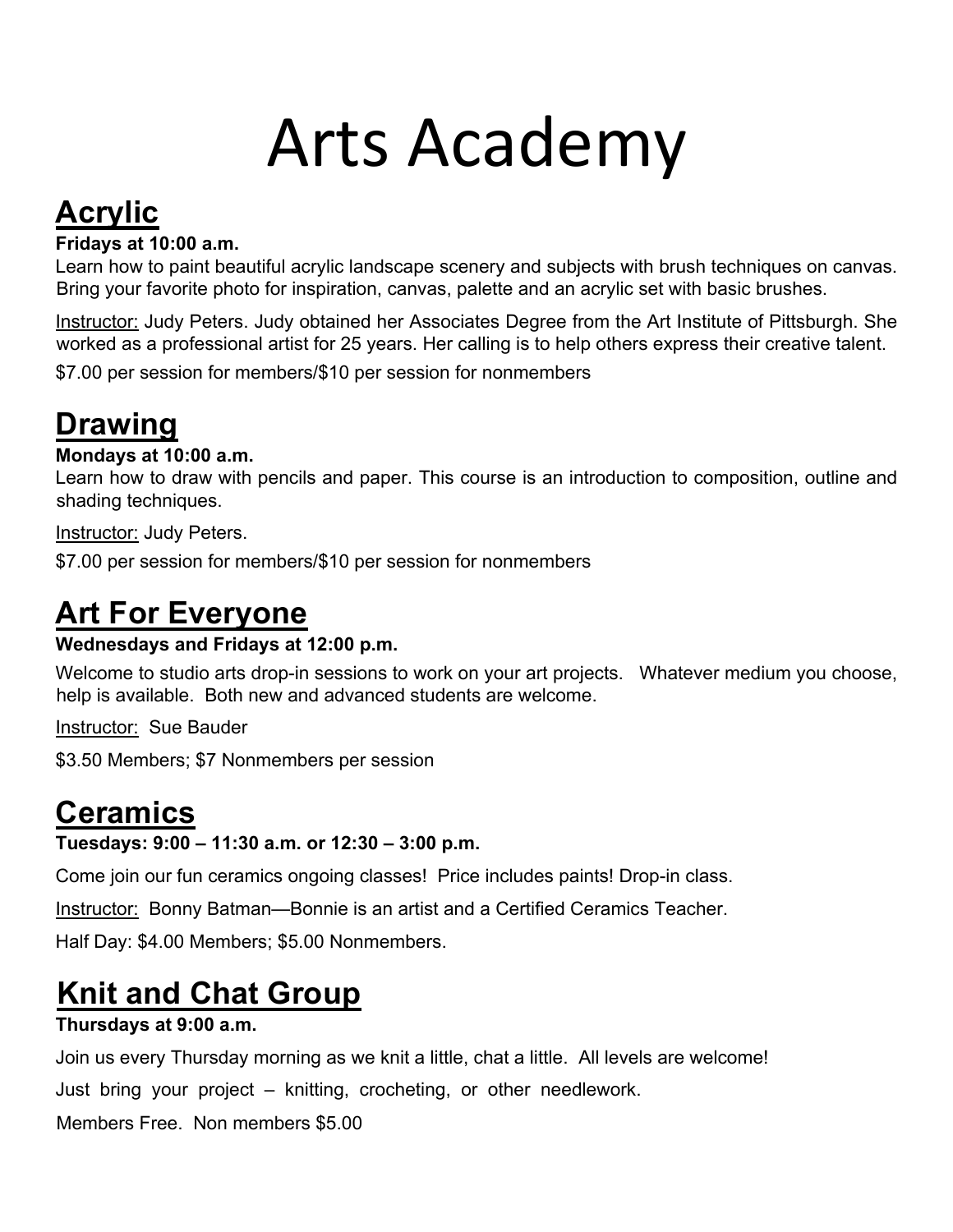## **Quilting and Sewing**

#### **Thursdays 11:00 a.m. to 2:00 p.m.**

This is a drop-in time for persons who enjoy embroidery, sewing and quilting. No instructor. Just a time to sew with others. Open to beginners and advanced alike.

## **Crafts**

#### **Monday and Wednesday at 9:00 a.m.**

Work on your own project or get ideas from Trisha. Class projects too! Supplies may be extra.

Instructor: Trisha Baker

Free Members. \$5.00 Nonmembers

## **Water Color**

**Wednesdays at 2:00 p.m.** 

Learn how to use water color to make paintings that stand out.

Instructor: Terri Cole

\$7.00 per session for members/\$10 per session for nonmembers

## **Paint and Sip Evenings**

#### **Wednesdays 6:00 p.m. to 8:00 p.m.**

| <b>Garden Fence Canvas</b>    |
|-------------------------------|
| <b>Sunflowers Canvas</b>      |
| Sea Shell Canvas              |
| <b>Tropical Sunset Canvas</b> |
|                               |

Enjoy snacks and go home with a masterpiece of your own. Each painting will be emailed and on display prior to class.Supplies included. Instructor: Angela Faidley of Out of Our Minds Art Studio \$15.00 per session for members. \$20.00 per session for nonmembers.

## **Card-making**

#### **Fridays at 9:30 a.m.**

Learn a multitude of techniques to make beautiful, handmade cards for any occasion. Most materials and tools will be provided. You will make up to four cards per class.

Instructor: Sue Steltz. Sue is a retired teacher and speech therapist. She has been making cards for donations and craft shows for more than 12 years.

\$7.00 per session for members. \$10 for non-members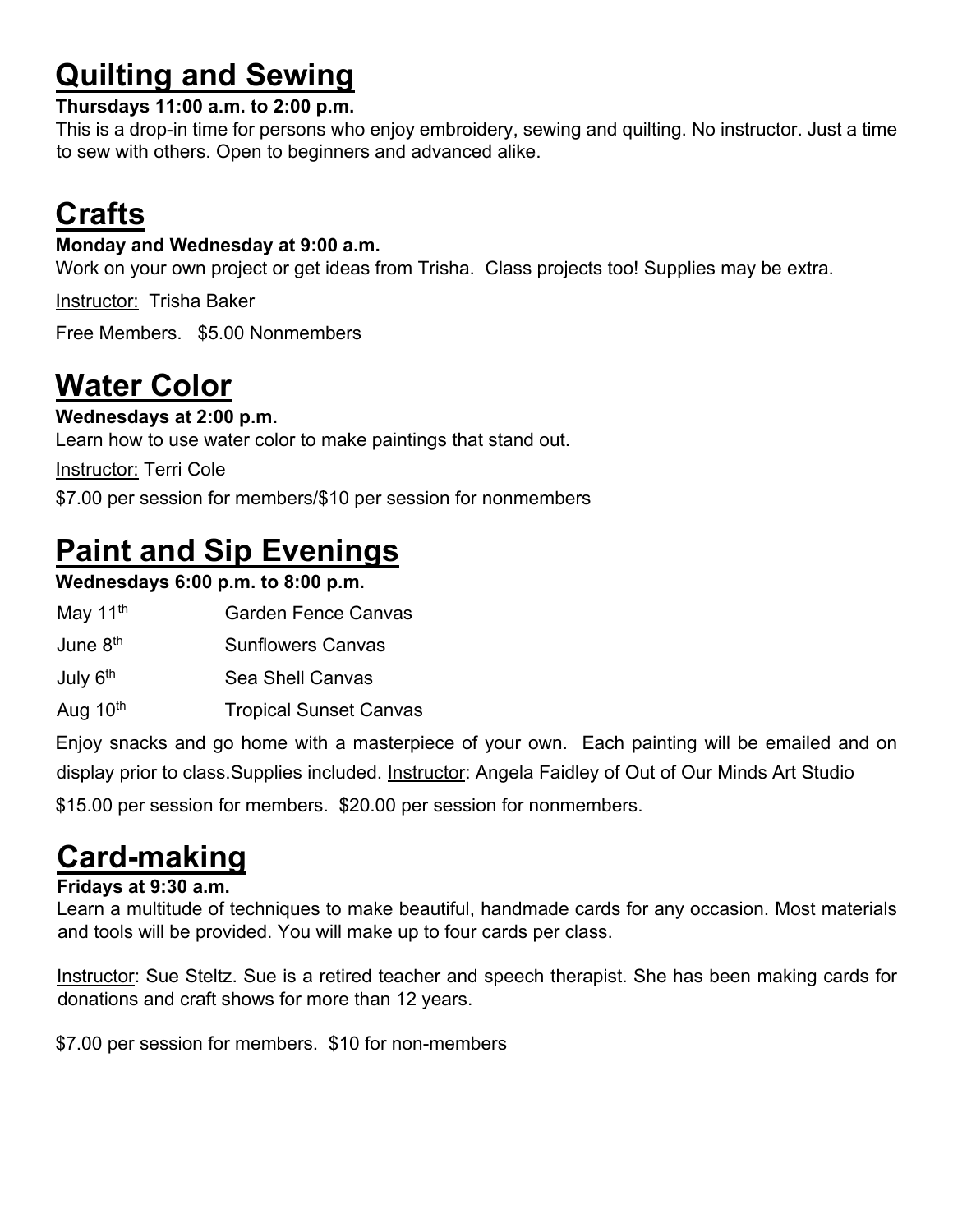### **Mixed Media Art**

#### **Wednesdays 9:30 a.m.**

What is mixed media? It's a freestyle method of using different art products and techniques on any one project. Journaling, collaging, painting, and up-cycling are just a few examples of mixed media projects. Having the freedom to create something new and original, rather than using strict, traditional forms of art, will give you the artistic license to express your imagination, creativity and inspiration. You will learn to use and combine countless methods of creating art. Come and express yourself. You'll love the results. No experience or talent required.

Instructor: Sue Steltz. Sue is a retired teacher and speech therapist. She has studied and practiced the joys of mixed media art for 10 years.

\$7.00 per session for members. \$10 for non-members

## Sports

### **Pickleball**

#### **Tuesdays: 4:00 p.m. Beginner-Intermediate Thursdays: 4:00 p.m. Beginner-Intermediate**

Pickleball is a sport in which two or four players use solid paddles made of wood or composite materials to hit a perforated polymer ball, similar to a wiffle ball, over a net.

\$2.00 Members/\$4.00 Nonmembers per day

## **Billiards**

Mondays, Tuesdays and Fridays all day. \$1.00 for members.

## **Bowling Anyone?**

Haja Rose Bowl Mondays or Wednesdays at 11:00 a.m. \$2.75 per game per person

Call 610-437-3700 or email barbara@lvactivelife.org

## **Meet the Puppies!**

**Tails of Valor, Paws of Honor Puppy Training**

Find out more about this program to help veterans with PTSD and traumatic brain injury.  $2<sup>nd</sup>$  and  $4<sup>th</sup>$  Thursdays of each month from 1:00 p.m. to 1:30 p.m.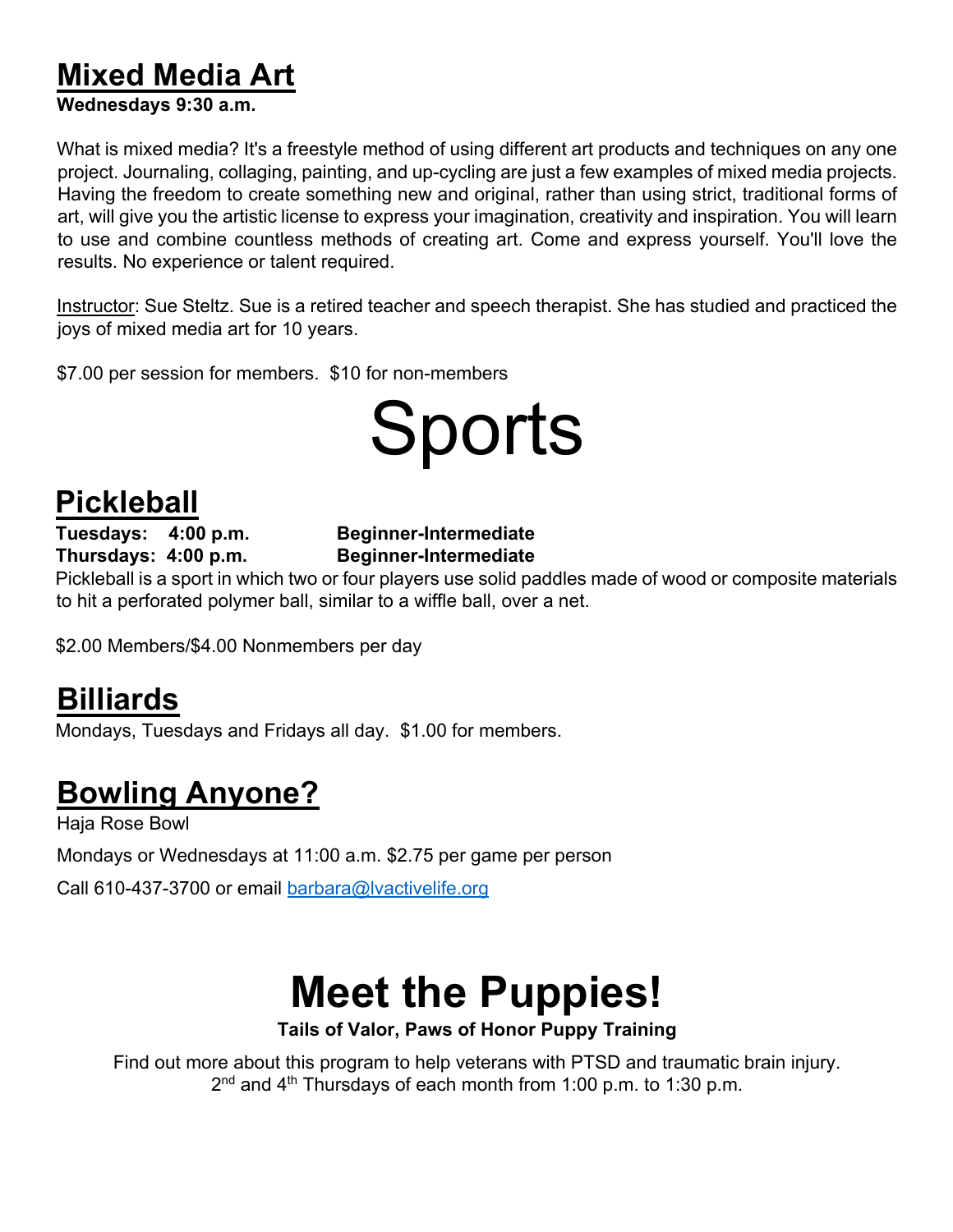## Exercise/Fitness

\$4.00 per session members / \$8.00 nonmembers

#### We accept most insurance plan payments

Sample any class for free and attend only when you want

### **Gentle Yoga**

#### **Monday and Wednesday at 11 a.m.**

This slow and gentle floor class is created for beginners through all skill levels. With a majority of the poses done on the floor, you'll be able to relax and stretch. Please bring a mat.

Instructor: Sara Mercer. Sara, a certified Yoga teacher, has been practicing yoga for more than 25 years. She's certified in Silver Sneakers Foundations, Yoga, Circuit Training and Stability Training.

## **Chair Yoga**

#### **Tuesday and Thursday at 11 a.m.**

If you ever wanted to try yoga, or in need of a gentler form without the up and down motions of traditional yoga, this class is for you! Instructor: Sara Mercer.

## **Chair Strength Training**

#### **Tuesday and Thursday at 1 p.m.**

This chair class is designed to enhance strength, balance and flexibility; along with promoting mobility and increasing your range of motion. Instructor**:** Sara Mercer.

## **Fit Circuit**

#### **Monday and Friday at 12:30 p.m.**

This low-impact circuit style class, featuring upbeat choreography mixed with strength training, is a great overall cardio workout! A chair is always available for support. Instructor: Sara Mercer.

### **Yoga Flow**

#### **Wednesday at 12:30 p.m. and Friday at 11:00 a.m.**

Enjoy an energizing, moderately paced yoga flow designed to increase your flexibility, mobility and strength, manage stress and replenish your spirits. Appropriate for beginners to moderate practice. Instructor: Sara Mercer.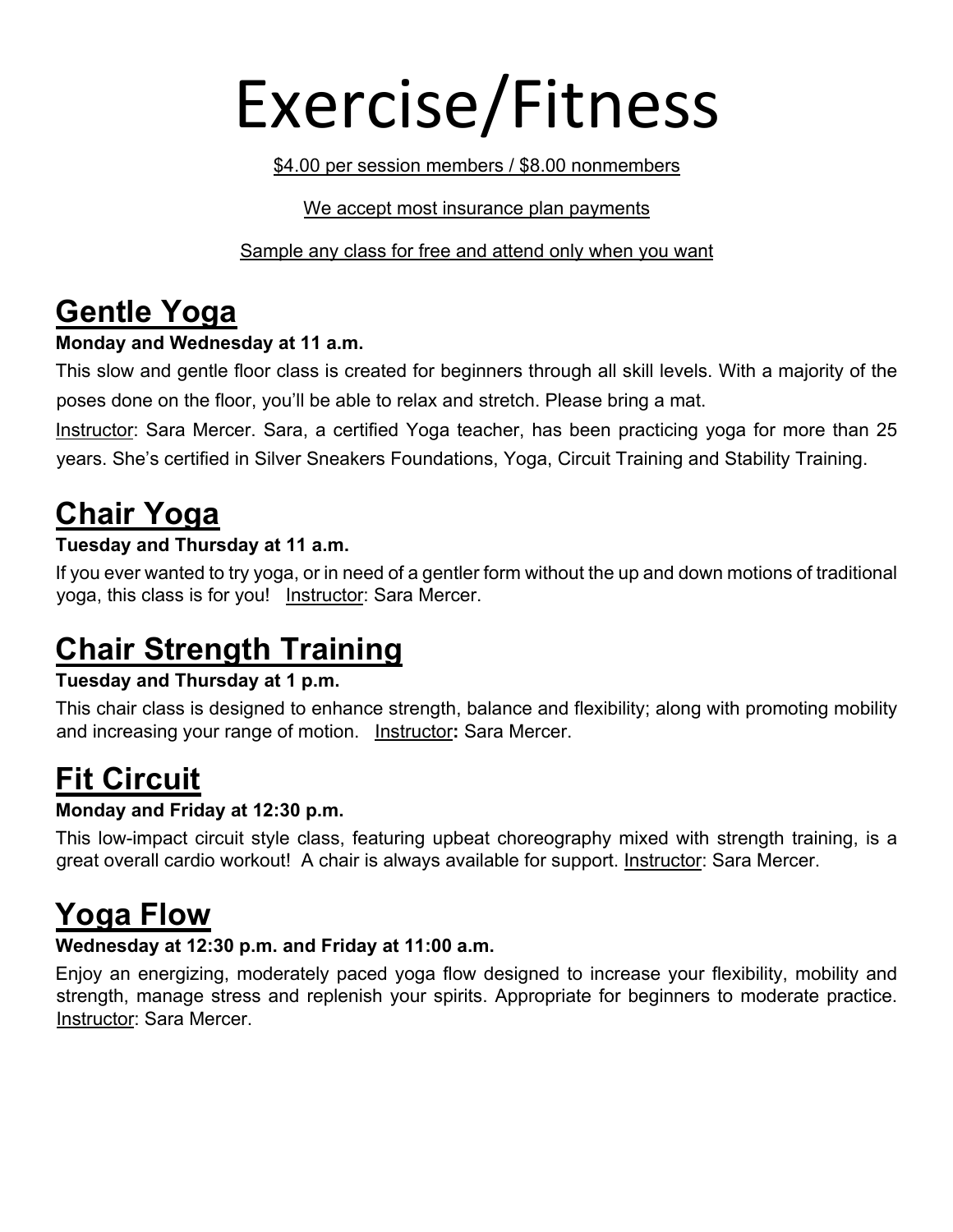## **Tai Chi Exercise**

#### **Wednesday at 11:00 a.m. and Friday at 10:30 a.m.**

A holistic exercise that helps reduce stress and promote physical well-being. Using slow, flowing and adaptable movement to coordinate breath and enhance strength, balance, and calmness.

**Wednesday** Instructor: Grandmaster Pai Shen Li (Brian H. Kunsman) a practitioner of Pai Lum Family Martial Arts.

**Friday** Instructor: Pai Ma Shen (Bob Donnelly) an official Silver Sneakers instructor

## **Tai Chi Traditional**

Consisting of a series of slow, flowing movements that promotes holistic benefits for the individual practitioner. These benefits include improved balance and coordination, leg strength, cardiovascular health, mental concentration, stress relief.

### **Tai Chi Beginner**

#### **Monday at 12:30 p.m. and Thursday at 9:00 a.m.**

**Monday** Instructor**:** Grandmaster Pai Shen Li (Brian H. Kunsman) a practitioner of Pai Lum Family Martial Arts.

**Thursday** Instructor: Robert Comins black belts in Hap Ki Do and Kenpo Karate. He is a Sifu in Pai Lum Kung Fu and Tai Chi.

#### **Tai Chi Intermediate**

**Friday at 9:00 a.m.** 

Instructor: Pai Ma Shen (Bob Donnelly) an official Silver Sneakers instructor.

### **Tai Chi Advanced**

**Monday at 11:00 a.m.** 

Instructor: Grandmaster Pai Shen Li (Brian H. Kunsman) a practitioner of Pai Lum Family Martial Arts.

## **Spiritual Holistic Chi Kung**

#### **Wednesdays at 12:30 p.m.**

Learn stress-free meditative movement to feel good. Increase your life-force energy. Manage aches and pains. Learn to relax muscles and lessen anxiety. Create a more positive attitude while having fun. Instructor: Grandmaster Pai She Li (Brian H. Kunsman)

## **Zumba Gold**

Dancers and non-dancers will enjoy this Latin-inspired, dance-fitness class, which is designed for seniors. The pace is slower than regular Zumba classes. Exercise and have fun!

**Monday and Wednesday at 9:30 a.m.** Instructor: Grace Conti

**Tuesday and Thursday at 9:00 a.m. and Fridays at 11:00 a.m.** Instructor: Ed Nickles

\$1.00 per session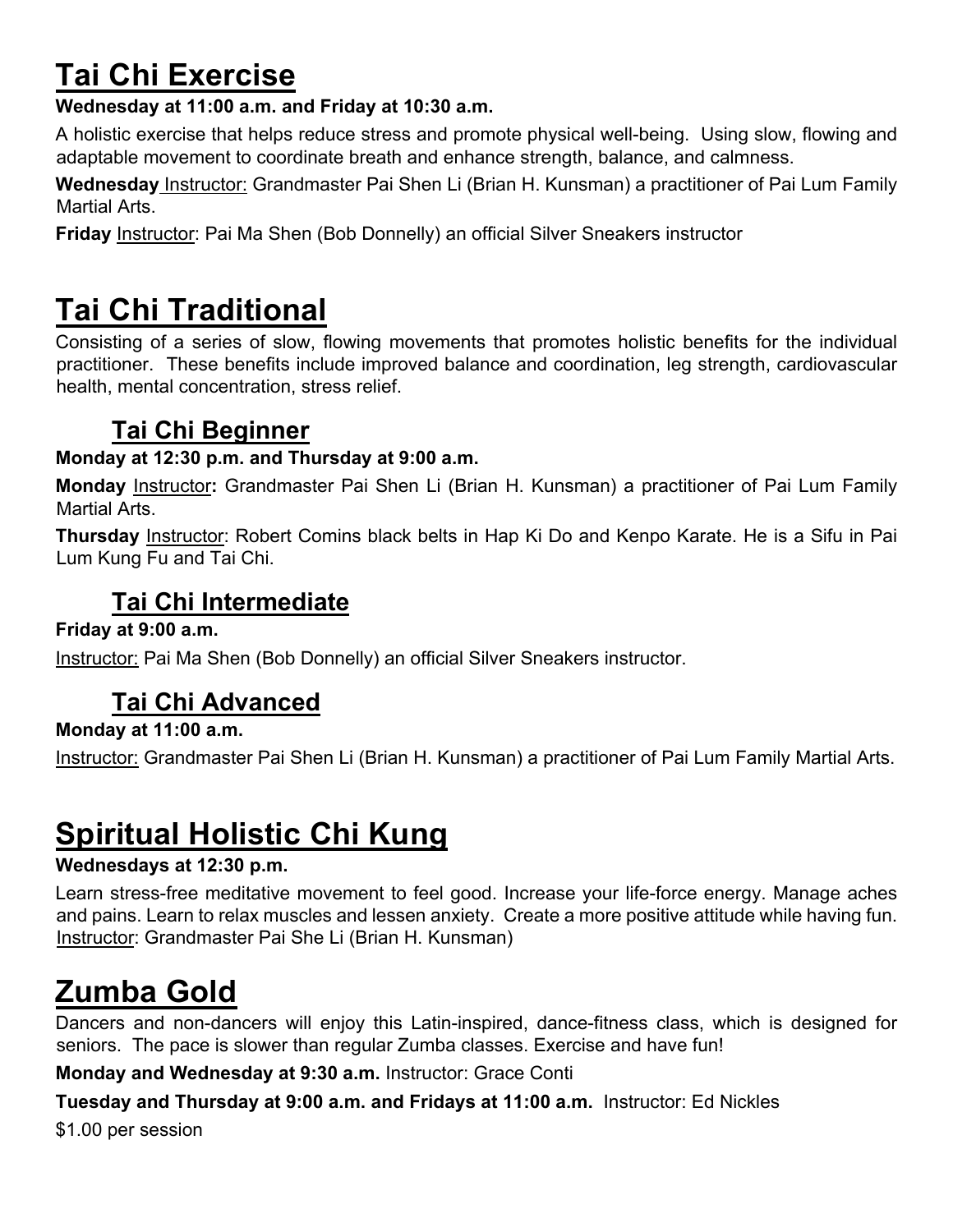## **Low Impact Aerobics**

#### **Monday at 11:15 a.m.**

A Fun 45 minutes of fat burning cardio exercise that moves to the beat of the music This class is done completely standing.

Instructor: Michele Fisher. Michele's certifications include; 200hr Certified Yoga Teacher, SilverSneakers Splash Instructor and AFAA Group Fitness Instructor.

### **Stretch & Strengthen**

#### **Monday, Wednesday and Friday at 9:00 a.m.**

This chair fitness class with some standing will focus on increasing mobility, balance and strength for the whole body while making every day activities easier to achieve. Instructor: Michele Fisher.

### **Barre**

#### **Monday at 10:15 a.m.**

A low impact toning class that blends the principals of Pilates, Yoga, Strength Training and Ballet to activate your entire body. Focus on proper body alignment, balance, stability, flexibility and strength; targeting hips, glutes, abs and arms. Standing and floor work and the Ballet Barre is used for some portions of class, but this is not a dance class! Instructor: Michele Fisher.

### **Mat Pilates**

#### **Thursday at 10:30 a.m.**

Mat Pilates is a strengthening and lengthening form of exercise that focuses on the core (abdomen and lower back) muscles, but also strengthens the arms and legs. It is based on the original exercises of Joseph Pilates and does not use the Pilates reformer. All you need is a Pilates or Yoga mat, but you make can use a chair for modifications.

Instructor: Robert Comins. After retiring from the Air Force he attended ESU and got his B.S. in Exercise Science. He is a Certififed Exercise Physiologist. He holds black belts in Hap Ki Do and Kenpo Karate and he is a Sifu in Pai Lum Kung Fu and Tai Chi.

## Aqua Aerobics

Yes this may be back.

Call 610-437-3700 for the latest update!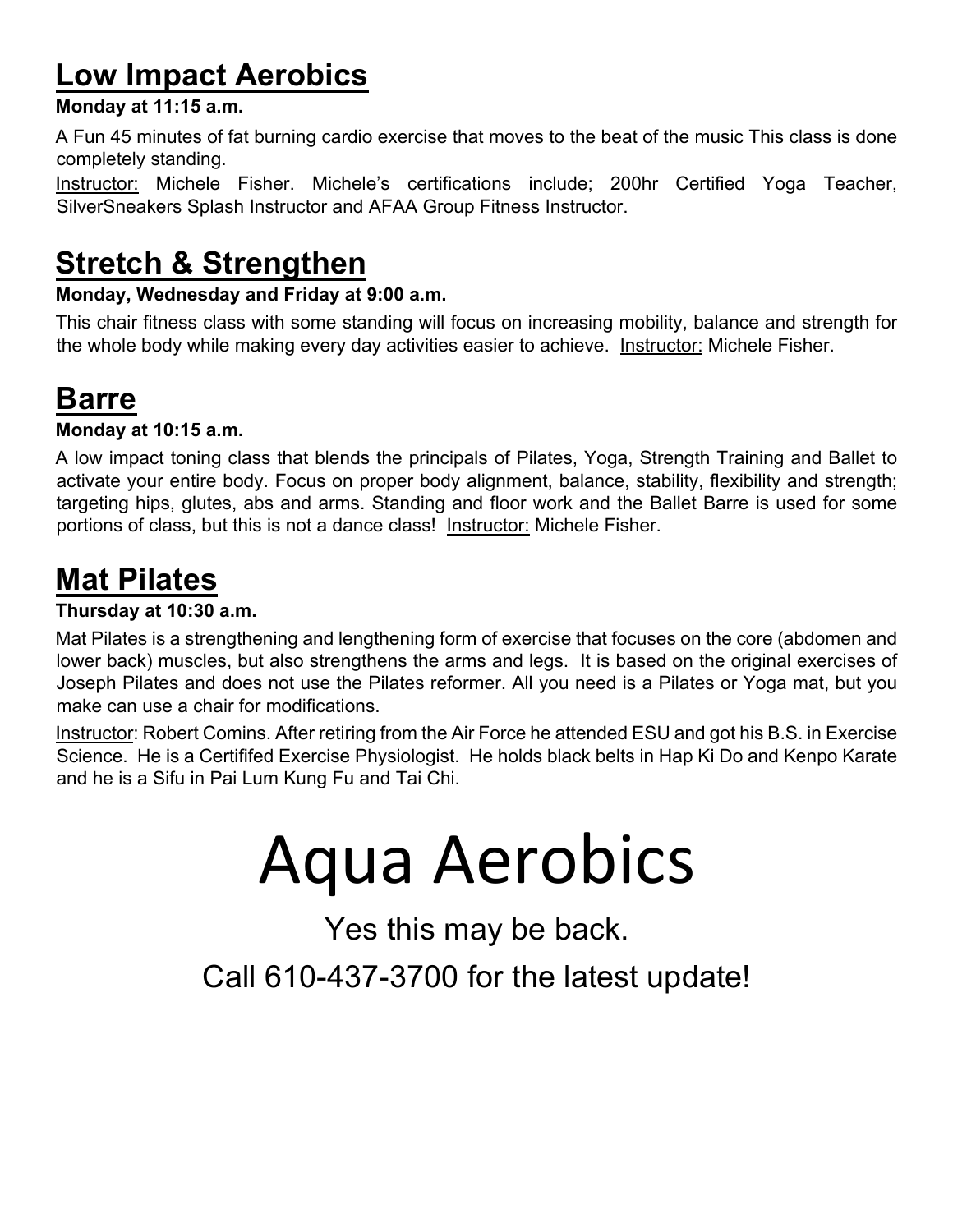## **Tap Dancing**

### **True Beginner**

#### **Tuesdays at 9:00 a.m.**

If you have always wanted to learn to tap dance, this class is for you. Tap shoes are required. Instructor: Grace Conti

### **Beginner**

#### **Tuesdays at 10:00 a.m.**

This class is for those who have had some tap experience. Dust off those tap shoes. **Instructor: Grace Conti** 

#### **Advanced Beginner**

#### **Tuesdays at 1100 a.m.**

This class is for those who know what you are doing and want more! Bring those tap shoes! **Instructor: Grace Conti** 

\$1.00 per session

## **Don't Fall! Help is Here!**

Yendira Rosario is our Community Outreach Worker and a Community Health Specialist.

If you or a loved one is concerned about falling, Yendira can help.

Yendira can be reached at 610-437-3700 or yendira@lvactivelife.org

## Line Dance

## **Beginning Line Dancing Class**

**Mondays at 12:30 p.m.** \$2.00 Members/\$5.00 Nonmembers per session

Everyone is welcome. Try your first class for free!

## **Intermediate Line Dancing Class**

**Mondays at 1:15 p.m.** \$4.00 Members/\$7.00 Nonmembers per session

Some dance experience needed. Learn the latest, most popular dances as well as classics to all genres of music.

Led by Peggy Sue Tobias, who has taught country line dancing since 1991.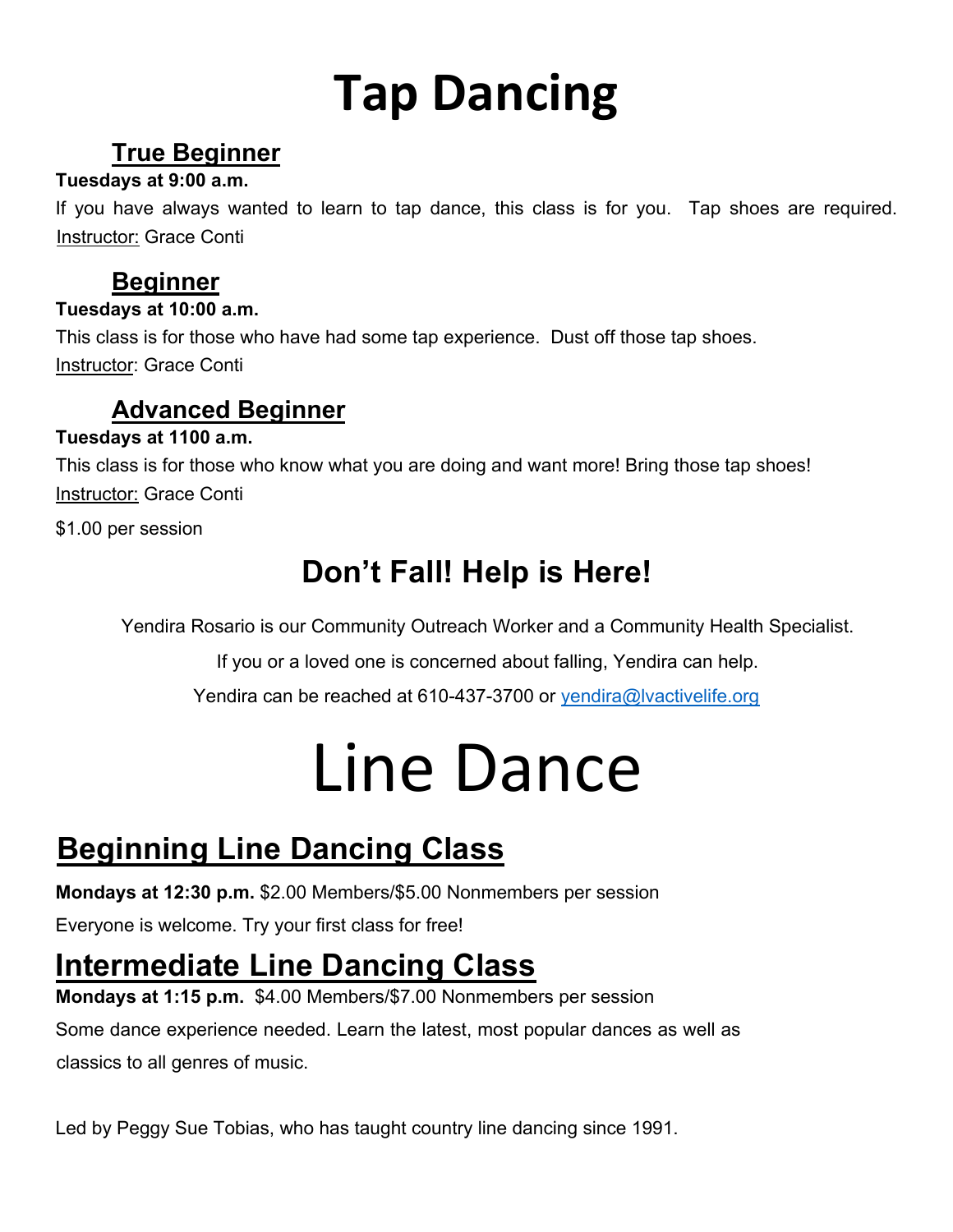## Music

## **Karaoke - with your host Bobby James**

**2nd and 4th Wednesday of the month at 1:00 p.m. Free**

## **Lehigh Valley Pops Orchestra**

**Rehearsals on Thursdays at 9:00 a.m. Free** Conductor: George Fennell

## **Good Vibrations Chorus**

**Rehearsals on Tuesdays at 9:30 a.m. Free**  Director: Nancy Shumaker

## **Elm Street Jazz Workshop**

**Rehearsals on Fridays at 9:00 a.m. Free**  Conductor: Allan Meyerson

## Language

## **Spanish**

### **Beginner**

#### **Tuesdays at 10:30 a.m.**

This class will start with the very basics, including the alphabet. Some basic vocabulary will be taught as well as basic conversation by way of repetition and games. Instructor: Maria Azar

#### **Intermediate**

#### **Tuesdays at 12:30 p.m.**

Continue learning grammar and improve conversation. Instructor: Maria Azar

### **Advanced**

#### **Tuesdays at 2:00 p.m.**

Progress toward fluency and be confident when communicating in Spanish. Instructor: Maria Azar

\$44.00 for members. \$56.00 for nonmembers. For 8 sessions.

June  $7<sup>th</sup>$  to July 26<sup>th</sup> and August  $2<sup>nd</sup>$  to September 20th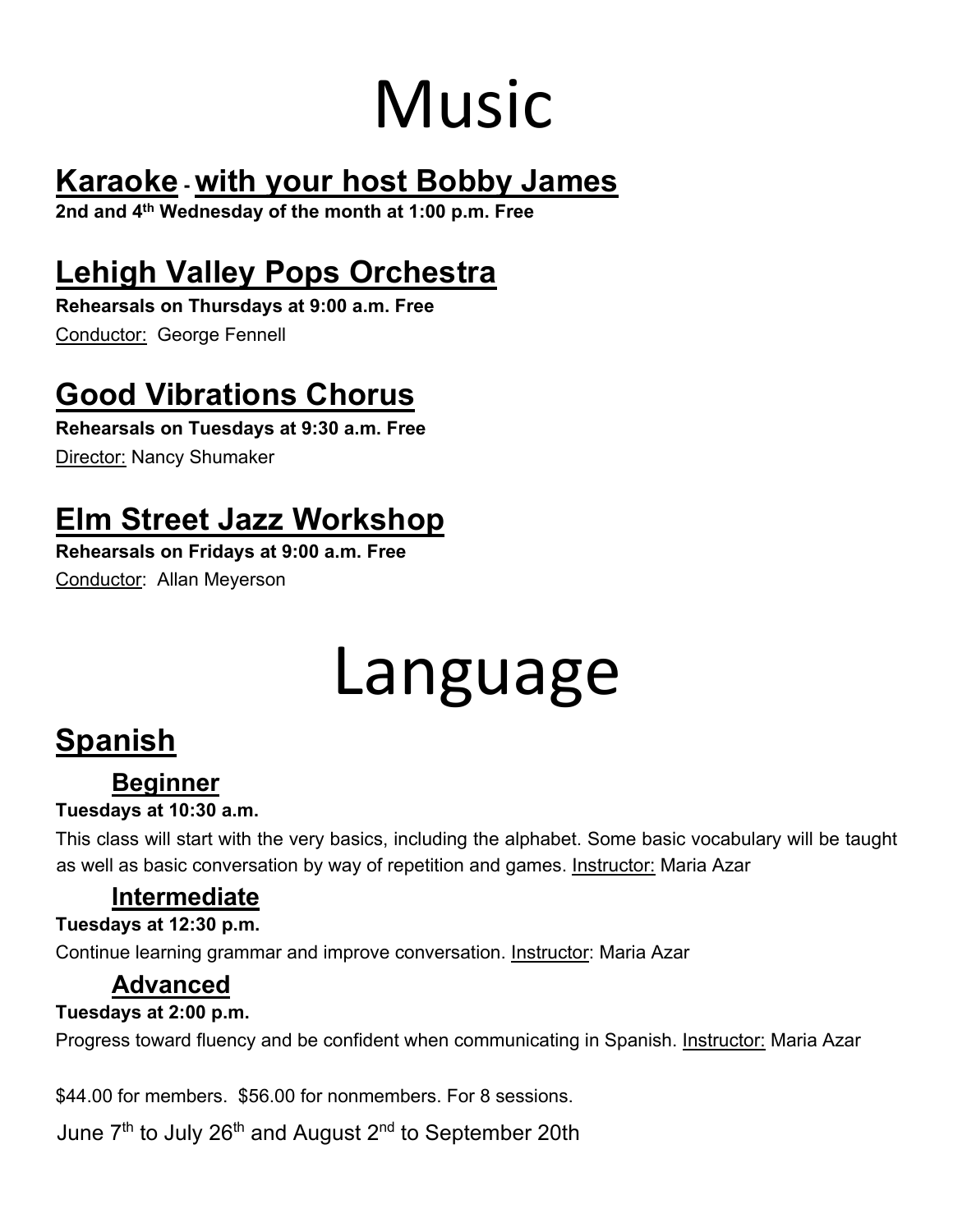## Lectures

## **World War II**

**Friday 2:00 p.m.** 

May 6<sup>th</sup> Jet Aircraft in WWII

Instructor: Dr. Charles Bonos

\$4.00 members \$6.00 Non members

## **Bob Walker Missionary Trip to Zambia**

**Friday 12:30 p.m.** 

June  $24<sup>th</sup>$  Find out about Bob's recent experience ministering to children in Zambia.

Presenter: Robert Walker. Free

## **Hollywood Reveiled**

**Fridays 12:30 p.m.** 

"The Golden Age of Hollywood...1927-1951". The actors and actresses who entertained Americans as they faced the Great Depression and then World War II. Friday July 8<sup>th</sup>

"The Rat Pack"...The story of the five guys who headlined the entertainment field in the 1970-1990. Friday July 22nd

Presenter: Al Skeath \$4.00 members. \$6.00 Non members.

## A Better You

## **Wellness Wednesdays**

#### **Wednesdays at 6:00 p.m.**

A workshop to help you create a positive mindset using fun, playful ways to relax, reconnect and renew. Reusing items in a meditative process to create Transitional Mandala, Crinkle Art, Doddle Art, Sun Catchers and more. Each workshop creates a different craft in a meditative process. Check your email to get photos and specifics for dates and project descriptions.

Instructor: Nicole Ensmenger

\$15.00 includes instruction, supplies and refreshments!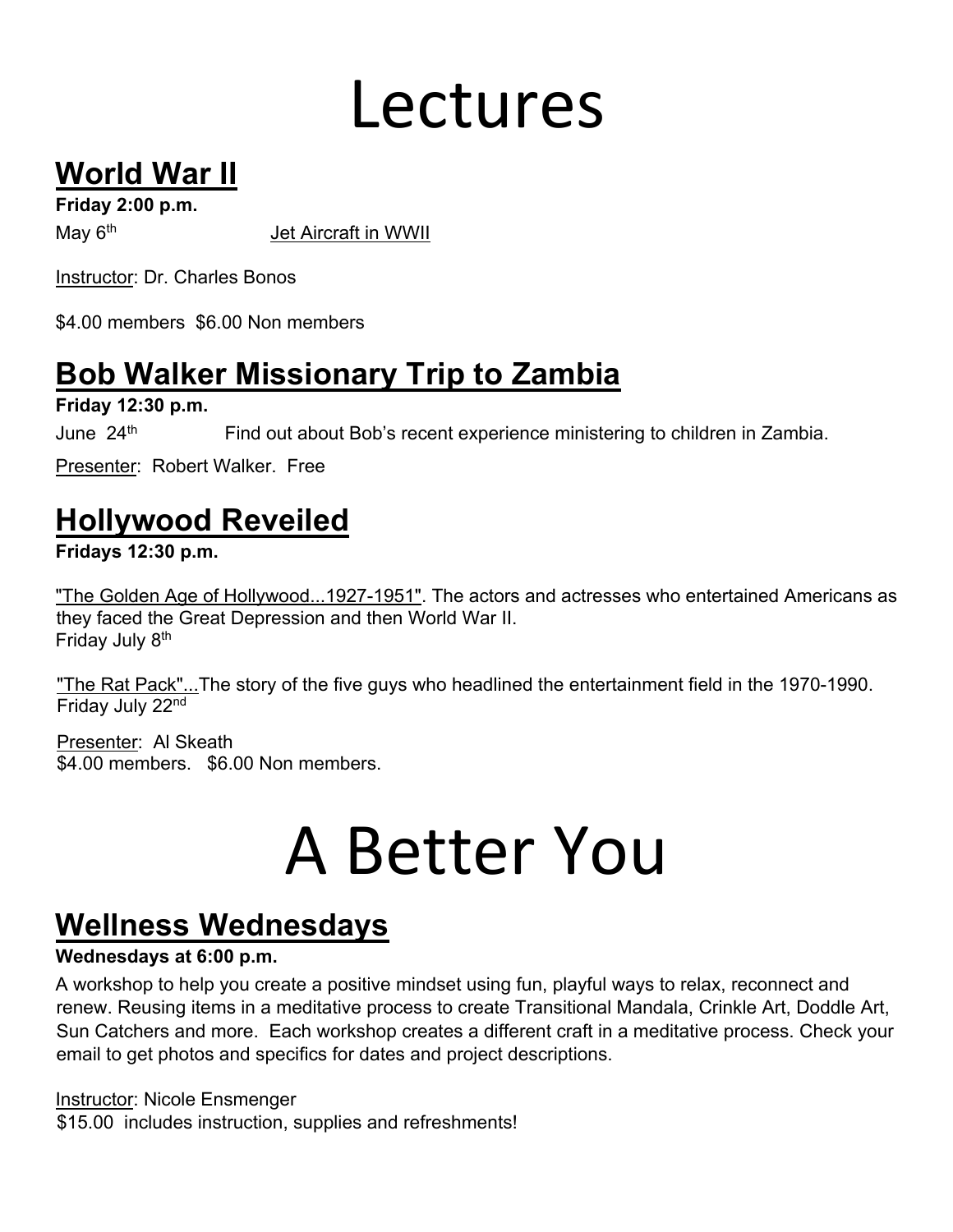## **Spiritual Development/Meditation**

This class offers a deeper study into the many levels of Spirit and the Spiritual realm, assisting you in your growth and healing by experiencing a holistic approach to your well-being.

May 11- Raising your Vibration May 18- Breath of Life/ Breath of Love May 25- Truth and Harmony June 1- Self-Empowerment June 8- Psychic Development June 15- Chakra Balancing June 22- Meeting your Spiritual Healing Guides June 29- Awakening

July 6- Your Spiritual Heart July 13- Overcoming Fears July 20- Happiness July 27- Raising your Vibration August 3- Musical Acupuncture August 10- Ego/Soul August 17- Spiritual Healing August 24- I Am Light

Led by Susan Christman, a Holistic Health Counselor and Spiritual Teacher of 40 years, working locally, nationally and internationally. Www.SusanChristman.com

8 week sessions on Wednesdays from 1:00 p.m. to 2:30 p.m. \$70.00 members and \$90.00 nonmembers

## Games

### **ACBL Duplicate Bridge**

Email Lois Fuini at lafuini@yahoo.com or Betsy Cutler at betsy2955@gmail.com for help finding a partner. Must be fully vaccinated and show proof of vaccination. Masks are optional.

#### **Mondays at 1:00 p.m.**

0-100 pairs and 0-750 pairs

#### **First and Third Thursday at 1:00 p.m.**

0-750

#### **Fridays at 1:00 p.m.**

0-500 NLM and Open

\$7 members and \$8 nonmembers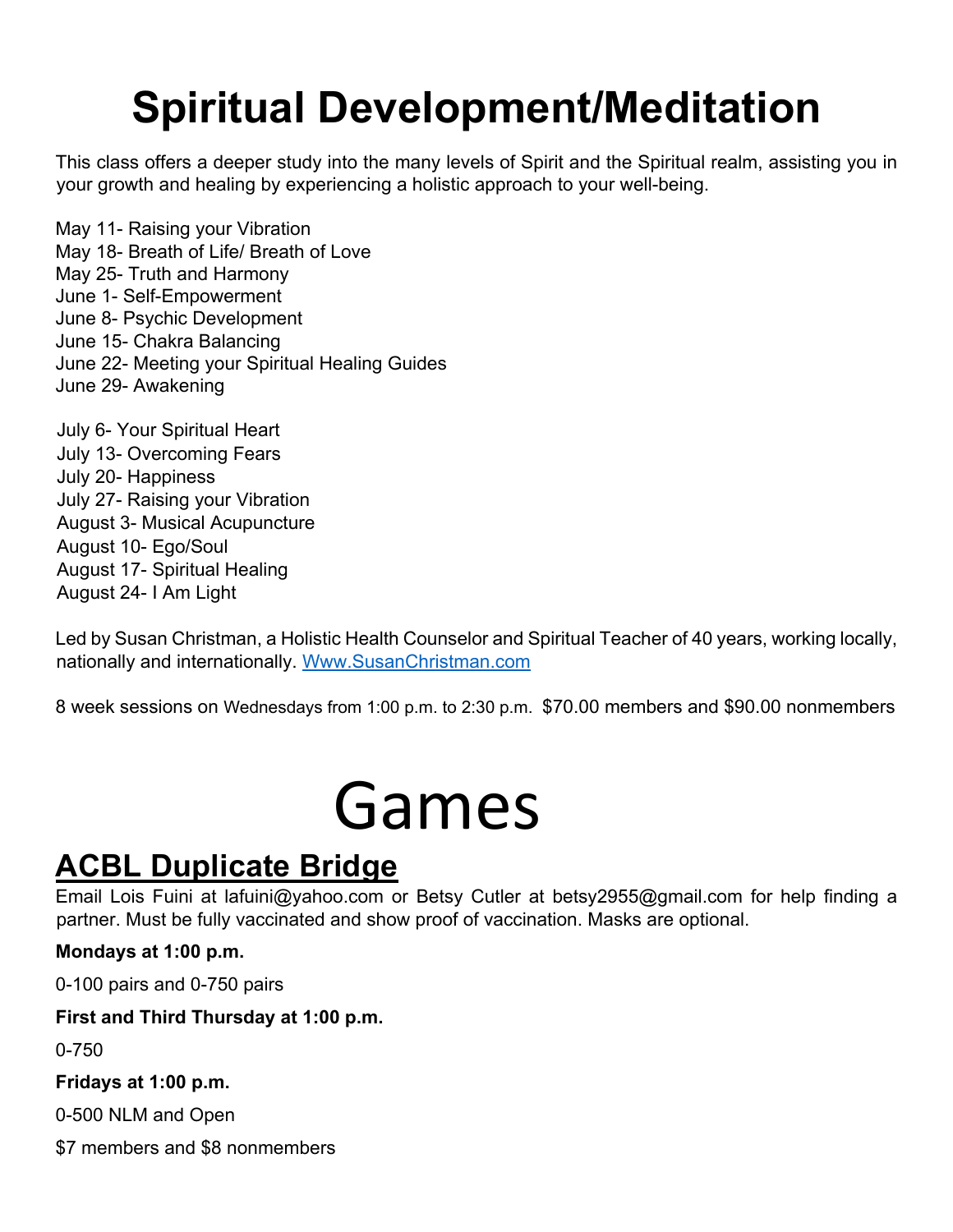## **Party Bridge**

**Mondays at 11:00 a.m.**  Friendly and welcoming. Join us for fun, stimulating card games.

## **Cribbage Tuesdays and Thursdays at 1:00 p.m.**

Drop in – no reservation needed. Info: Contact Carol

Sheen 610-965-4012

## **Mah Jongg**

#### **Tuesdays and Thursdays at 1:00 p.m.**

Lessons in this Chinese game are also available! Contact Beverly Saylor at 610-264-9164.

## **Pinochle**

**Tuesdays at 1:00 p.m.** Single deck of cards. Six games, must stay for all games.

**Sundays at 1:30 p.m.** Single deck of cards. Eight games, must stay for all games.

**Mondays and Fridays at 7:00 p.m.** Single deck of cards. Eight games, must stay for all games.

\$1.50, pay at door. Prizes given away too!

## **Groups**

## **Current Events Discussion**

A place to express your opinions and listen to others. Includes world, national, state and local topics. All are welcome. Moderator: David M. Bell

**Thursdays at 2:00 p.m. Free** 

## **Life Sharing Discussion Group**

We are an informal group that meets to discuss our lives in general in an atmosphere of mutual respect. **Fridays at 1:00 p.m. Free** 

## **Photography Composition Basics**

Want to improve your photography using your cell phone or any camera? Instructor: Ray Royer **Thursday at 12:30 p.m. Free**

## **Genealogy**

This is an informal meeting of those interested in creating a family tree. Using Ancestry to help you. Please bring your laptop if you have one. Instructor: Judy nee Ritter Martens **Fridays at 9:00 a.m. Free**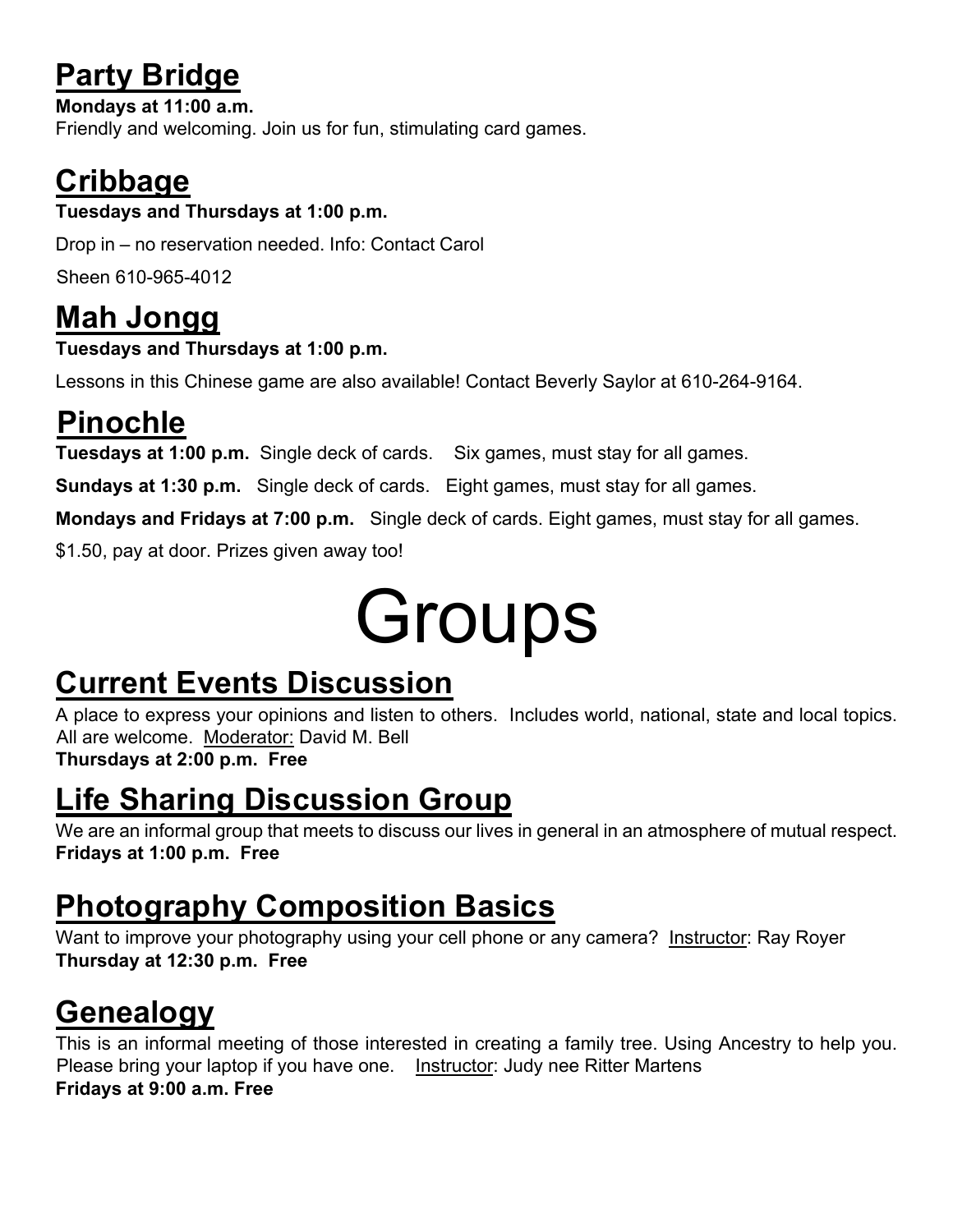## **Movies** \$2.00

**Dune**- Feature adaptation of Frank Herbert's science fiction novel, about the son of a noble family entrusted with the protection of the most vital element in the galaxy. Sci-fi. Friday, April 29<sup>th</sup> at 12:30 p.m. and Wednesday, May  $4<sup>th</sup>$  at 5:30 p.m.

**King Richard** – A look at how tennis superstars Venus and Serena Williams became who they are after the coaching from their father Richard Williams. Drama. Friday, May 13<sup>th</sup> at 12:30 p.m. and Wednesday, May  $18<sup>th</sup>$  at 5:30 p.m.

**Worth**- An attorney in Washington D.C. battles against cynicism, bureaucracy and politics to help the victims of 9/11. Drama.

Friday, May  $27<sup>th</sup>$  at 12:30 p.m. and Wednesday, June  $1<sup>st</sup>$  at 5:30 p.m.

**St. Vincent**- Maggie (Melissa McCarthy), a struggling single woman, having to work very long hours has no choice but to leave her son Oliver in the care of Vincent (Bill Murray), a bawdy misanthrope next door neighbor. The man is a mentor to the boy in his hedonistic way, and Oliver sees the good in Vincent that no one else can. Comedy/Drama. Friday, June  $3^{rd}$  at 12:30 p.m. and Wednesday, June  $8^{th}$  at 5:30 p.m.

**Death on the Nile** - Belgian sleuth Hercule Poirot's Egyptian vacation aboard a glamorous river steamer turns into a terrifying search for a murderer when a picture-perfect couple's idyllic honeymoon is tragically cut short. Drama.

Friday, June  $10^{th}$  at 12:30 p.m. and Wednesday, June  $15^{th}$  at 5:30 p.m.

**The Unforgivable** - Ruth Slater, a woman released from prison after serving a sentence for a violent crime and attempts to re-enter society. She must try to put her life back together again in a world that refuses to forgive her past. Drama.

Friday, June 17<sup>th</sup> at 12:30 p.m. and Wednesday, June 22<sup>nd</sup> at 5:30 p.m.

**Belfast** - A semi-autobiographical film which chronicles the life of a working class family and their young son's childhood during the tumult of the late 1960s in the Northern Ireland capital. Drama. Friday, July 1<sup>st</sup> at 12:30 p.m. and Wednesday, July  $6<sup>th</sup>$  at 5:30 p.m.

**Master** - Three women strive to find their place at a prestigious New England university that may disguise something sinister. Thriller. Drama.

Friday, August  $26<sup>th</sup>$  at 12:30 p.m. and Wednesday, August  $31<sup>st</sup>$  at 5:30 p.m.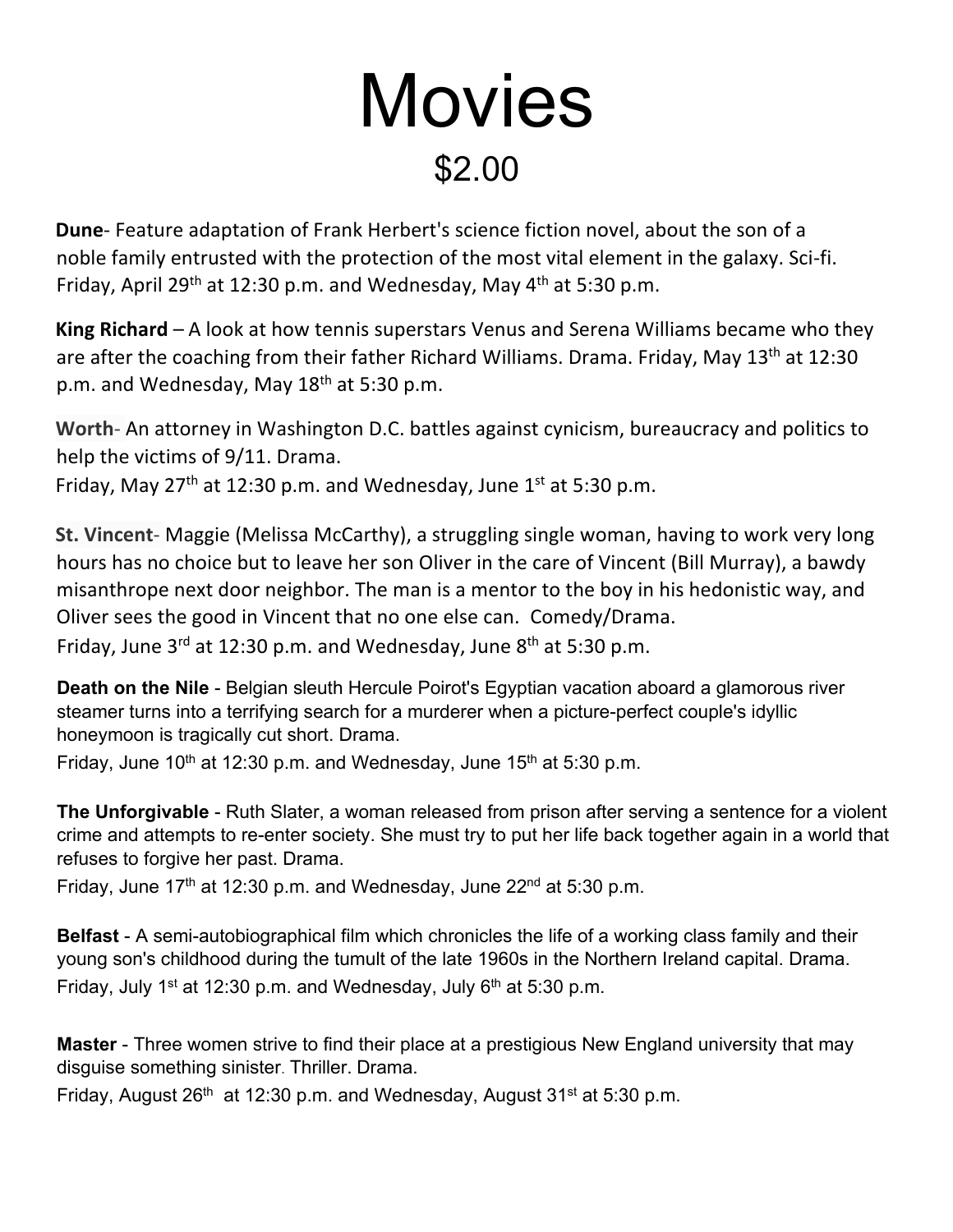## Saturday Night Dances

### **7:00 p.m. to 10:00 p.m.**

| <b>Country Dance</b>  | May 7 <sup>th</sup> |
|-----------------------|---------------------|
| <b>KATO</b>           | May 14th            |
| <b>Johnny K</b>       | May 21st            |
| <b>The Chas Band</b>  | May 28th            |
| <b>Country Dance</b>  | June 4th            |
| <b>KATO</b>           | June 11th           |
| <b>Joe Vitale</b>     | June 18th           |
| <b>Glenn Kakowski</b> | June 25th           |
| <b>Country Dance</b>  | July 2nd            |
| <b>KATO</b>           | July 16th           |
| <b>Altar Ego</b>      | July 23rd           |
| <b>The Chas Band</b>  | July 30th           |
| <b>Country Dance</b>  | August 6th          |
| <b>KATO</b>           | August 13th         |
| Johnny K              | August 20th         |
| <b>The Chas Band</b>  | August 27th         |

#### \$10.00 per person

Beverages and snacks! Bring your own food too! Lehigh Valley Active Life 1633 West Elm Street Allentown 610-437-3700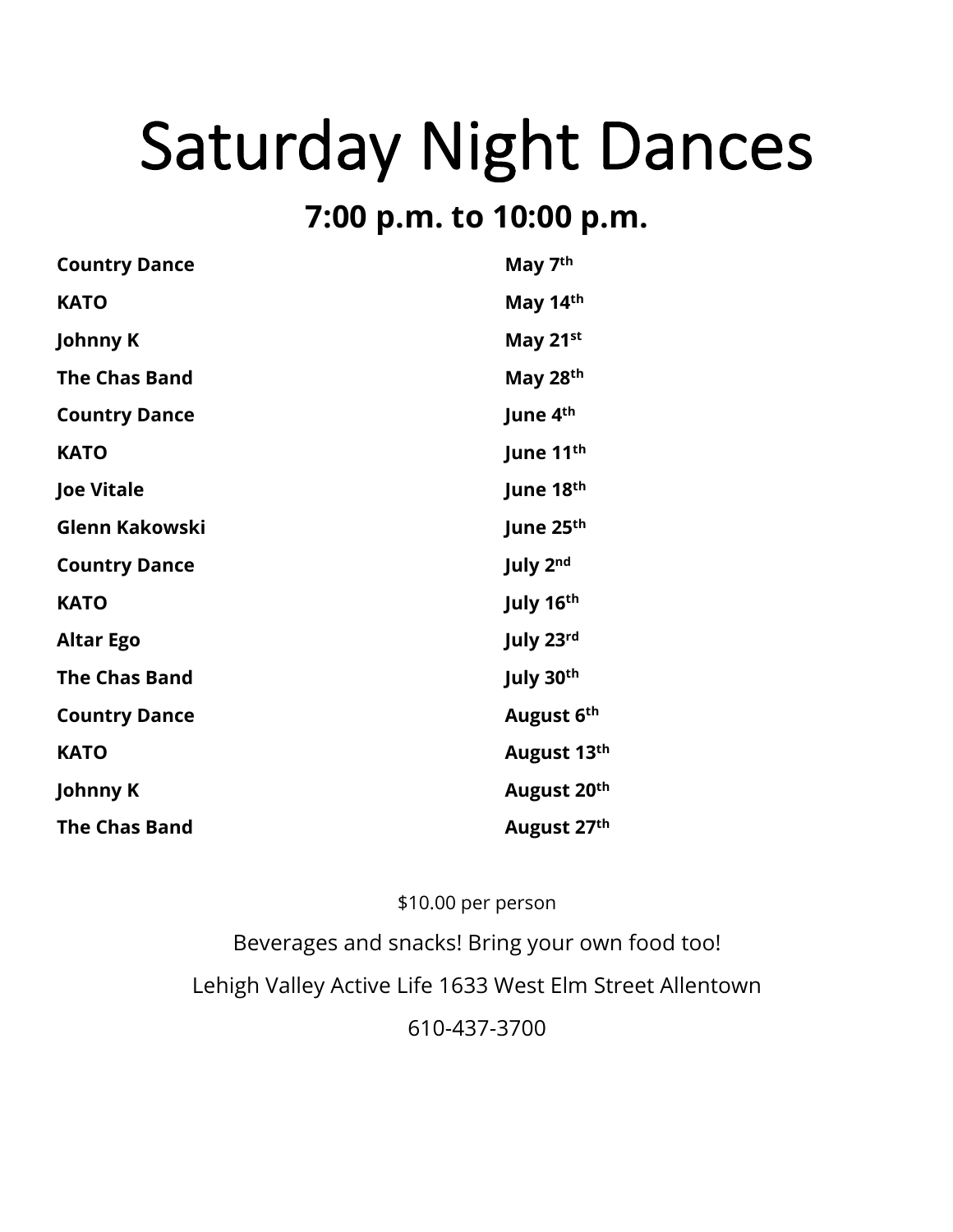KIRZ

# Bingo

## Every Wednesday Evening 6:00 p.m.

#### **\$20 package includes one coverall.**

Doors open at 4:30 p.m. Progressive Jackpot \$600 to \$1,100 (consolation \$200) Bring your own food.

25 games. 1 coverall

## One Sunday Afternoon

2<sup>nd</sup> Sunday of each month

## Except May will be on the 15th

## 2:00 p.m.

\$25 package includes one coverall. Doors open at 12:30 p.m. Progressive Jackpot \$700 to \$1,100 (consolation \$300) Bring your own food. 25 games. 1 coverall